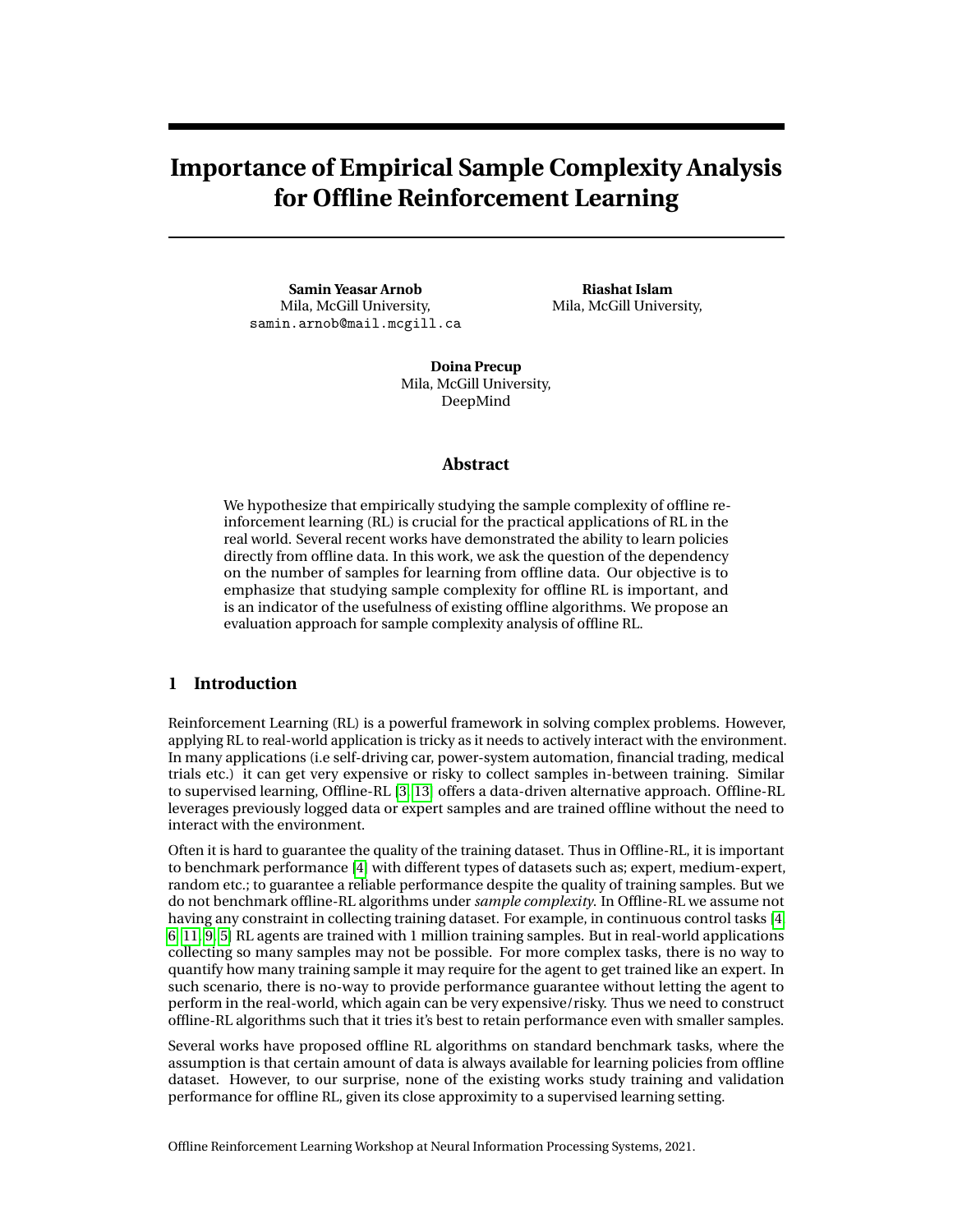It is shown in [1, 10] the offline RL agents exhibit overfitting, i.e., after certain number of gradient updates, their performance starts to deteriorates. [1, 10] restores to online performance evaluation to identify the performance drop and early stopping to avoid overfitting. But "true" offline RL requires offline policy evaluation. In this work we show offline RL agent overfits over the expert dataset very early on when trained with smaller number of training samples, i.e., improvement in minimizing the policy training objective gives a false notion of improvement, whereas policy evaluation on validation dataset, which can be done completely offline, indicate agent's actual performance.

Our key contributions are as follows :

- 1. We emphasize the importance of sample complexity analysis for offline RL, and compare performance of existing offline RL algorithms by varying the size of training dataset.
- 2. We propose that existing works should study overfitting and validation performance of offline RL algorithms that can be computed completely offline. Our comparison of the offline evaluation on the validation set replicate the policy performance trend of the online policy evaluation in MuJoCo continuous control tasks. Thus this provides insights on the offline RL algorithms performance, especially important when applied in the real-world applications.
- 3. Our empirical findings show that while existing offline algorithms can work really well under the standard benchmark size of training samples, the performance of these algorithms is quite different when studies under a low data regime. This indicates that certain algorithms are more likely to overfit than others. Along with data-diversity, sample-complexity analysis further validates agents reliability and robustness.

In this work, we emphasize the importance of sample complexity analysis for offline RL algorithms, which has perhaps been overlooked in existing studies. By ranging from a large data regime to a small data regime, we show that the performance of different offline RL algorithms is not always consistent across benchmark tasks. To further clarify our studies, we propose a training and validation split for offline RL, akin to the basic supervised learning problem, and find that different algorithms have different overfitting properties given the same algorithm complexity in terms of the policy and value functions. This suggests the importance of sample complexity analysis for offline RL, clearly showing that the existing performance metric may not always be a good indicator of the usefulness of an offline RL algorithm, especially when the goal is to take offline RL to real world applications.

# **2 Preliminaries**

We consider learning in a Markov decision process (MDP) described by the tuple (*S*, *A*,*P*,*R*). The MDP tuple consists of states *s* 2 *S*, actions *a* 2 *A*, transition dynamics  $P(s^{\delta} j_s, a)$ , and reward function  $r \notin R(s, a)$ . We use  $s_t$ ,  $a_t$  and  $r_t \notin R(s_t, a_t)$  to denote the state, action and reward at timestep t, respectively. A trajectory is made up of sequence of states, action and rewards  $\lambda \notin (s_0, a_0, r_0, s_1, a_1, r_1, ..., s_T, a_T, r_T)$ . For continuous control task we consider an infinite horizon, where  $T \nleq T$  and the goal in reinforcement learning is to learn a policy which maximizes the discounted expected return  $\mathbb{E}[\sum_{t \neq t'}^{T} c^t r_t]$  in an MDP. In offline reinforcement learning, instead of obtaining data through environment interactions, we only have access to some fixed limited dataset consisting of trajectory rollouts of arbitary policies.

## **3 Sample Complexity in Offline RL**

**Sample Complexity :** An important concept for our analysis is to define *sample complexity*. In general, by finding the sample complexity of any algorithm we refer to the number of training samples required to learn a good approximation of the target. But for complex task, especially in infinite state-action space it's not trivial to define this quantity, for our analysis we refer *sample complexity* as to sensitivity of the algorithms to training sample size.

**Experiment Setting :** In this section, we describe our framework and experimental pipeline for evaluating the sample complexity for different offline RL algorithms. We investigate sample complexity in continous control benchmark tasks, based on the D4RL dateset [4] which is considered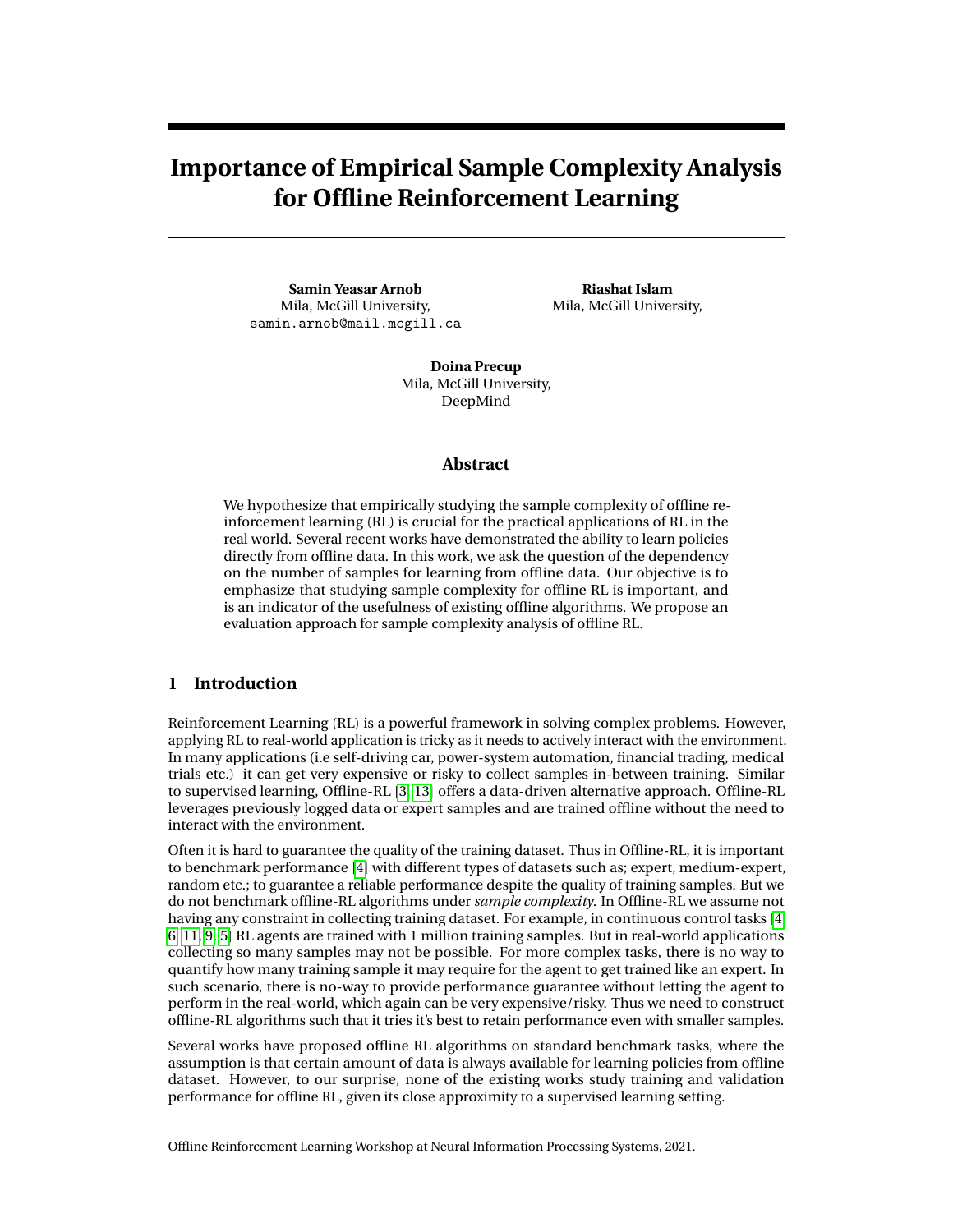as a standard dataset for most offline RL algorithms. For comparisons, we investigate sample complexity of the following algorithms : *Batch-Constrained deep Q-learning* (BCQ) [6], *Behavior Cloning* (BC, implemented in [12]) and TD3-BC [5]. We run all of our experiments for seed 0-4 and trained for 1M gradient updates. For all the algorithms we use the default network architecture and hyper-parameters. We share our further results in the Appendix.

#### **3.1 How does performance vary based on dataset size?**

Given training data, we compare performance for different sizes of the dataset, ranging from 1*M* samples (which is the standard sample size always used), to 100*K* and decreasing to 5000 samples.

For each of the algorithms and given the training data size, we train for 1M training updates and measure the *normalized score* metric as done in *D4RL* [4]. Experimental results comparing performance dependent on the total number of offline samples is presented in figure 1.

Our experimental results show that the performance drops for each Offline-RL algorithm as we reduce the number of training dataset. For all our offline RL algorithms, we compare the performance with *Discriminative Actor Critic* (DAC) [8] - adversarial imitation learning and *Off-policy Adversarial Inverse RL* (OAIRL) [2] method, which use the same number of expert samples but with the advantage of 1 million environment interactions. The advantage of environment interactions makes the comparison unfair. But the idea is to show, even with smaller expert samples adversarial imitation and IRL methods manages to get consistent performance. Comparetive experiments on these algorithms has proven to be significant later in the paper to support our claim that validation performance always correlates with policy's actual online evaluation improvement discussed in 3.2.1 ( further experiments are in Appendix A.2 ).

While this is a result that one would typically expect, we find an interesting phenomenon in our results. Note that the performance varies for each algorithm depending on the training data size. For example, while the recent state-of-the-art algorithm TD3-BC performs significantly better for 1M training sample, this algorithm is in fact worse for 5000 samples. This phenomenon can be seen in almost all of our experiment in figure 1 (except in 1(*f* )), where even though TD3-BC performs best for 1M standard sample size, it is the worst performing algorithm as we reduce the size of the dataset. The reason is due to the MSE regularization term in it's actor loss dictates the actor gradient update and thus overfits very easily with smaller training samples and we proof our hypothesis through validation performance in following section [3.2.](#page-2-0) We also see the similar trend in IQL's [7] performance but the reason is not so apparent, we need further experiments to hypothesize or come to a solid conclusion. This tells us that the performance of each of these algorithms can vary significantly, and comparisons are not always consistent, as to the best performing algorithm, depending on the training dataset size. This is exactly why we can not guarantee consistent performance with abundant training dataset.

In offline RL benchmark we compare algorithms on different categories of training samples i.e. expert, medium, medium-expert, random and the intuition is that, in real-world application we can not always guarantee to collect optimal-expert, thus we want to pick an algorithm that guarantees a better performance for any kind of dataset. Similarly, for any real world application there is no way to quantify the *"sufficient amount"* of data that we must collect so that training agent can provide expected performance. Thus we consider *sample complexity*, sensitivity of algorithms performance to training dataset size, as a metric to evaluate the offline-RL performance. An Offline-RL algorithm that give better performance with smaller training samples are more reliable in real-world application than the others. We find the sample complexity analysis to be a very useful metric to evaluate the reliability of Offline-RL algorithm.

## <span id="page-2-0"></span>**3.2 Does existing offline RL algorithms have overfitting phenomenon?**

We conjecture that the phenomenon observed in figure 1 hints to an overfitting phenomenon for offline RL algorithms. For offline RL, we consider an agent is overfitted over the training dataset when the training objective reduces the divergence between the policy action and expert action over the observed training states and yet fails to provide performance improvement in the oracle (online evaluation).

We emphasize that, to the best of our understanding, no previous works studied similar complexity analysis for different offline RL algorithms. Since most prior works only evaluate performance for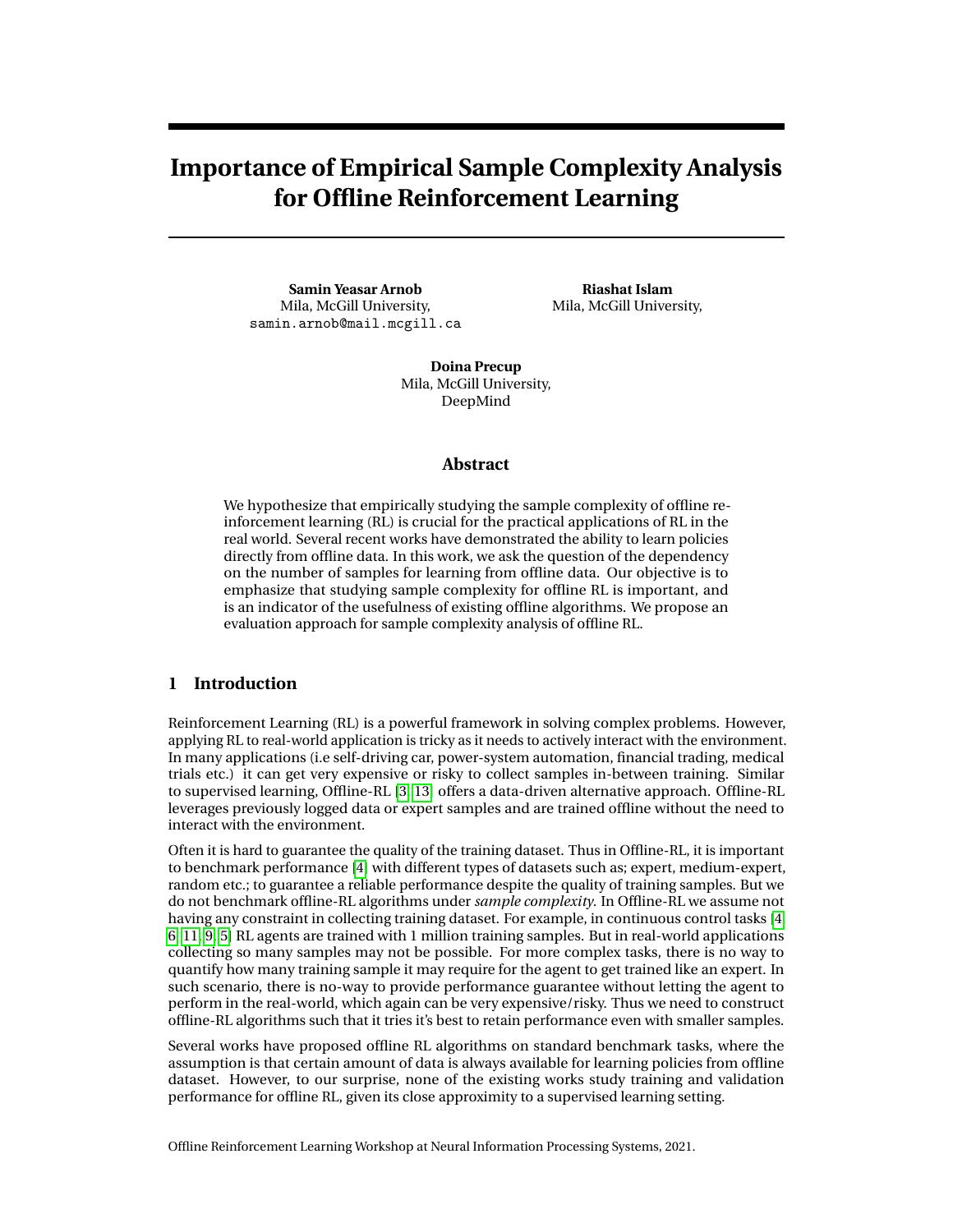

Figure 1: Performance Comparison (D4RL Normalized Score) of DAC with ofine-RL Varying Expert data.

1M sample sizes on D4RL benchmarks, we emphasize that this is not always a good measure, as we see in our analysis in this section. In the subsequent sections, we provide a measure to study the over tting phenomenon in of ine RL, and want to emphasize the readers, that since the goal of of ine RL is similar to supervised learning, such characterization of over tting and sample complexity is necessary for any of ine RL algorithm empirically.

3.2.1 Evaluating Over tting in Of ine RL

To prove our over tting hypothesis, similar to supervised learning, we propose to use separate validation dataset. We held-out 2000 expert trajectories (which is approximately 2000 ,000 {s<sub>V</sub>, a<sub>V</sub>, r<sub>V</sub>, s<sub>V</sub>} tuples) from the D4RL dataset [4] during training. We perform evaluation over the V validation dataset, which provide an unbiased and the true progress of the learning agent.

Metric on Training and Validation Dataset : We provide a metric for measuring training and validation performance in ofine RL, akin to the standard loss typically studied in supervised learning. As an evaluation criterion, we use the Mean-Square-Error (MSE) loss between expertaction  $a_V$  and policy-action  $\mathcal{U}_1(s_V)$  as to measure actor's deviation from the expert. Note that we use MSE instead of the KL divergence metric here, since most ofine RL algorithms that we study are based on deterministic policies, as typically in BCQ [6] and other algorithms.

Figure 2 shows the over tting phenomenon for different of ine RL algorithms. We plot the MSE loss over the training and validation dataset, and vary the sample size. For each algorithm, we train up to 1M iterations (as typically done in standard experiments), but with different sample sizes. We nd that as the sample size decreases, the difference between training and validation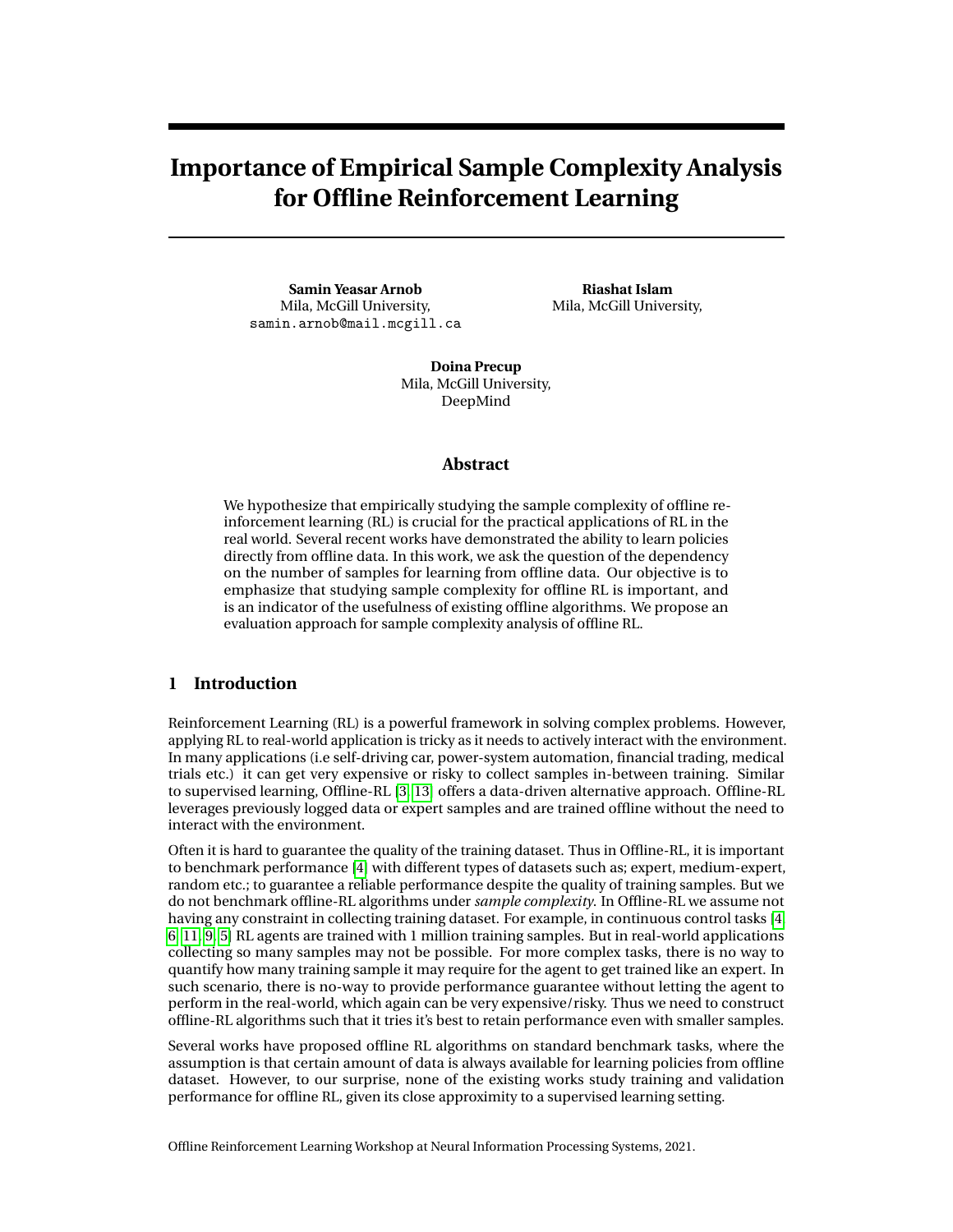

Figure 2: MSE loss between  $\mathcal{U}_1(s_E)$  and  $a_E$  for different Of ine-RL algorithms over the training (orange) and the validation (blue) dataset as we vary number of training expert samples

error increases signi cantly, which shows that the algorithms are more likely to over t (due to a more complex policy class compared to the dataset size).

We get a good generalization in estimation when we make improvement in estimating both the training and validation dataset. We know our training model is over-tting over the training the dataset when the training loss gets reduced with each gradient update but the performs worse on the validation set. For 1 million expert samples, algorithms performs lowest validation error. For 5000 training dataset the Actor gets the lowest training (orange) error but gets the highest validation error. It suggests that the Actor over ts the expert samples and we see the consequence in the policy performance (gure 1).

The largest deviation in training-validation performance in found for TD3-BC. This con rms our hypothesis for TD3-BC's performance drop with smaller training sample discussed in section 3.1 and consolidates the fact that validation performance and Ofine policy evaluation are correlated. We further show how the actors training loss gives a false sense of improvement in appendix A.2.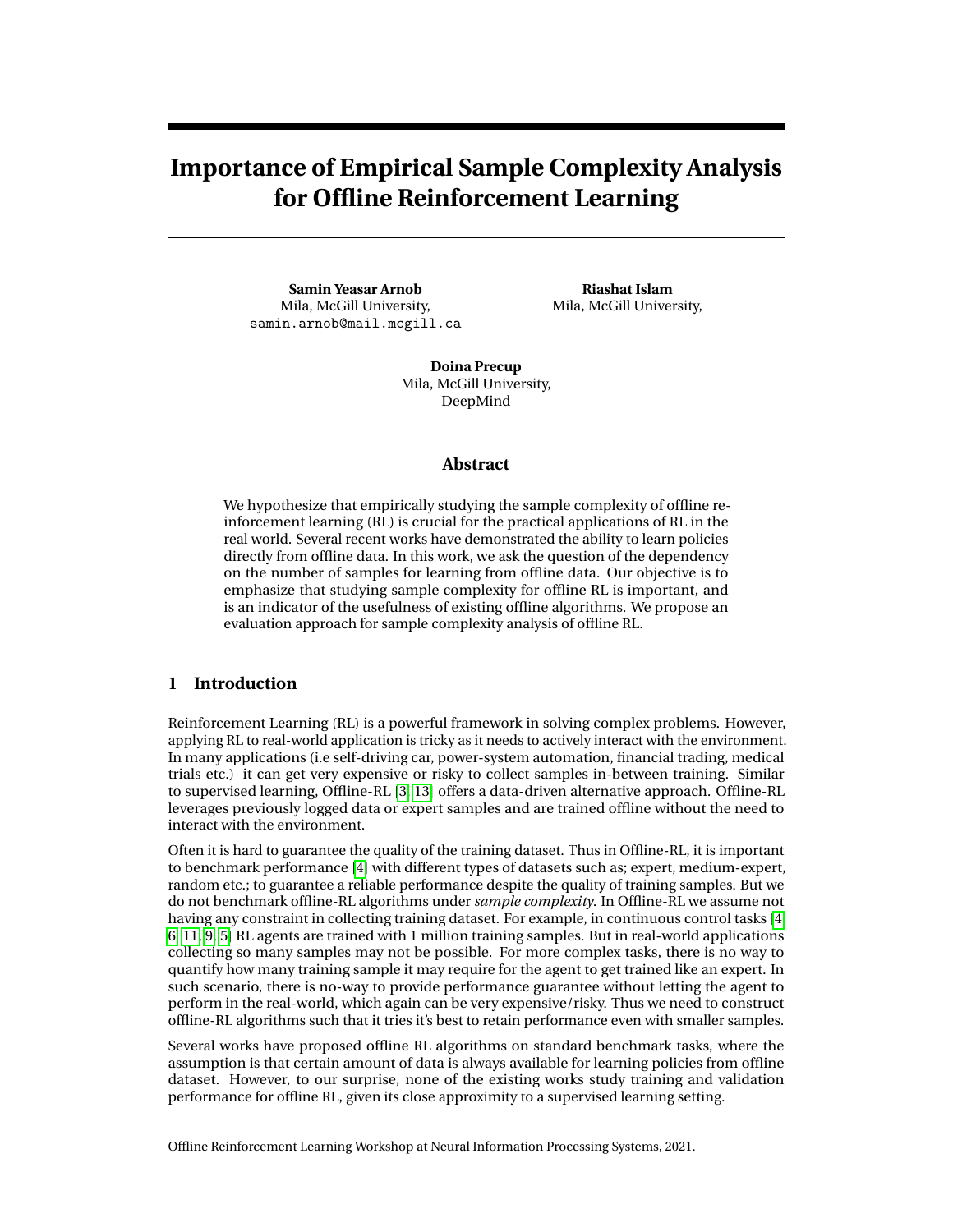#### 3.2.2 Validation Performance of Of ine RL algorithms

This section further con rms our conjecture above - the validation dataset is a useful metric to truly measure the performance improvement for different algorithms. Figure 3 further con rms this. We plot the cumulative performance return over 1M training iterations, for each of the sample size of the dataset over the HalfCheetah environment for different algorithms. We nd that the validation performance is consistent with the cumulative return metric - for example, in gure 3 (b) and 3( f ) for the TD3-BC algorithm, the performance improvement is highest when validation loss is the lowest; similarly for sample size of 5000, the validation error for TD3-BC is highest which leads to the lowest performance of this algorithm, as measured by the cumulative returns. Without evaluations in between training, we can further guarantee of an improvement using the validation performance. The evaluation on the validation dataset provide a clear indication whether training agent is improving or diverging from expected behavior.



Figure 3: Performance curve evaluated over 1M gradient updates of (a) DAC, (b) TD3-BC, (c) BCQ, (d) BC and corresponding MSE loss (e-h) between  $\frac{1}{4}$ (s<sub>V</sub>) and  $a_V$  over the validation dataset as we vary number of training dataset.

## 3.2.3 Further Discussion on the Validation Performance

In the -gure 4 we see a clear deviation in actor performance on the validation set as we decrease the training samples size. But we do not nd any signi cant change in DAC's estimation with expert sample complexity. Despite providing bad estimation compared to ofine-RL algorithms, DAC performs better. The ofine-RL algorithms are provided with expert samples and are compelled to mimic the expert behavior. And since the expert samples are collected from the same expert, validation estimation are co-related with algorithms performance. We do not have access to optimal expert  $\mathcal{V}_4^{\mathbf{a}}$ , rather collected expert trajectories are sub-optimal, thus DAC still performs better without proving good validation performance. Thus under sub-optimal expert, validation is most useful when we compare algorithms that mimics expert.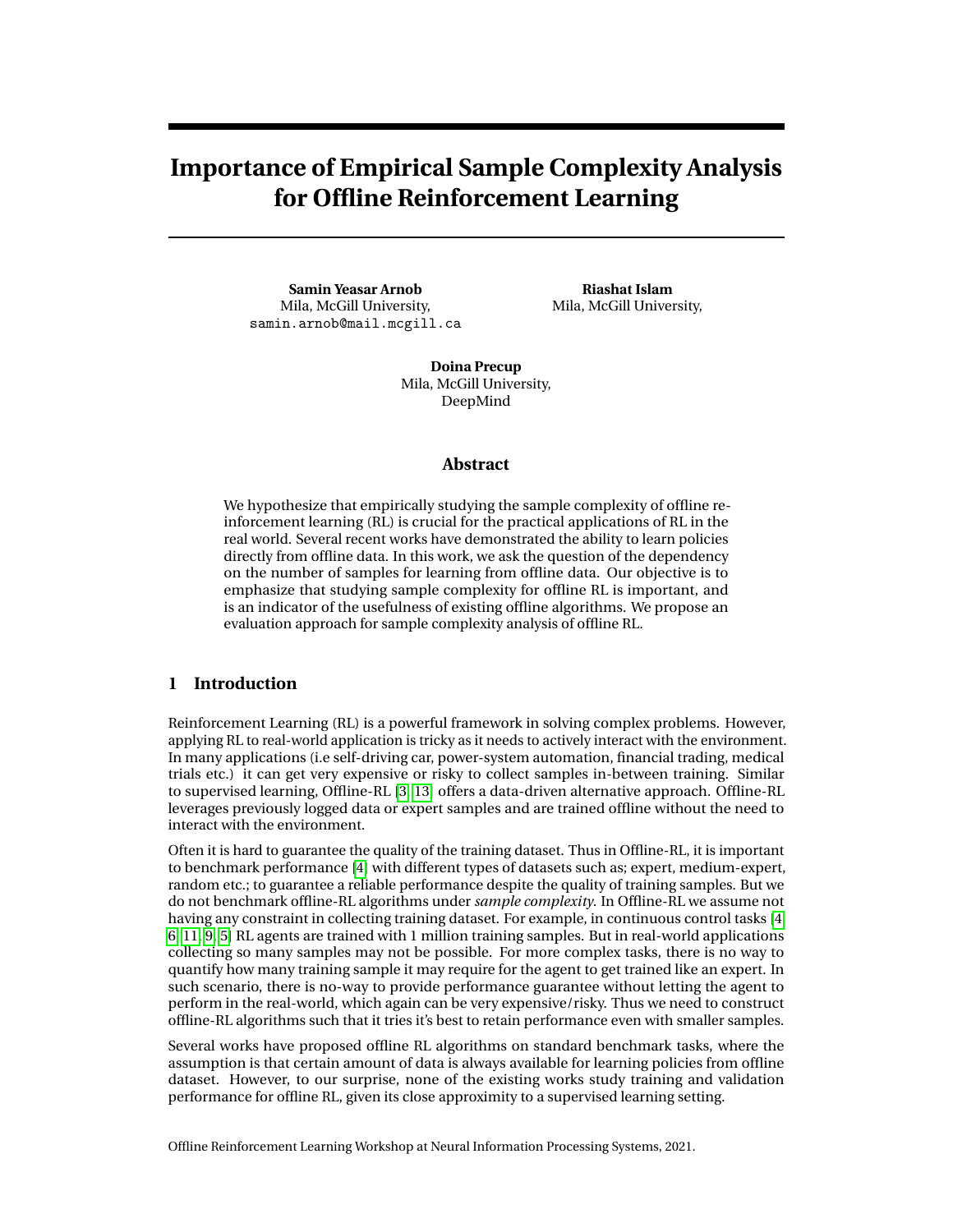## Figure 4: Compare Validation loss of different learning algorithms

# 4 Conclusion

We investigated the sample complexity of different of ine RL algorithms, by varying the size of the training dataset for the same training procedure for each of the algorithms. Our experimental studies leads to a surprising nding : the cumulative return performance as typically shown in standard of ine RL algorithms over 1M dataset size, is not always a good indicative measure of whether the algorithm is robust under smaller dataset. Our experiment with smaller training dataset shows, the performance of the state of the art of ine RL algorithms fall dramatically since the objective function do not consider improving sample complexity.

The key contribution of our work is therefore to provide an important message for studying of ine RL algorithms empirically. We emphasize that studying sample complexity of of ine RL algorithms is important, to truly evaluate the performance comparison for each algorithm. We show that current of ine-RL algorithms over t with smaller dataset and the best performing algorithm can perform very poorly under such condition. Thus to make Ofine-RL algorithm more reliable in real-world application, where collecting data is non-trivial and no way to quantify the required amount of the data to achieve expert like performance, we need to consider model over tting into account. We show how training loss can be misleading. Unlike recent studies [1, 10] that use online performance to evaluate over tting, we propose a complete of ine evaluation of the policy leveraging a validation dataset to foresee if agent is improving. Improving performance in validation set shows a consistent online performance improvement in all our experiments. Thus in real-world applications (i.e. self-driving car, drone auto-pilot, medical trails, controlling power system etc.), where a badly trained agent can be extremely risky or costly to evaluate, a validation performance can provide performance improvement guarantee.

## References

- [1] Rishabh Agarwal, Dale Schuurmans, and Mohammad Norouzi. "Striving for Simplicity in Offpolicy Deep Reinforcement Learning". In: CoRRabs/1907.04543 (2019). arXiv:1907.04543. URL: http://arxiv.org/abs/1907.04543 .
- [2] Samin Yeasar Arnob. "Off-Policy Adversarial Inverse Reinforcement Learning". In: CoRR abs/2005.01138 (2020). arXiv:2005.01138. URL: https://arxiv.org/abs/2005.01138 .
- [3] Damien Ernst, Pierre Geurts, and Louis Wehenkel. "Tree-based batch mode reinforcement learning". In: Journal of Machine Learning Research 6 (2005), pp. 503–556.
- [4] Justin Fu et al. "D4RL: Datasets for Deep Data-Driven Reinforcement Learning". In: CoRR abs/2004.07219 (2020). arXiv:2004.07219. URL: https://arxiv.org/abs/2004.07219 .
- [5] Scott Fujimoto and Shixiang Shane Gu. "A Minimalist Approach to Of ine Reinforcement Learning". In: CoRRabs/2106.06860 (2021). arXiv:2106.06860. URL: https://arxiv. org/abs/2106.06860 .
- [6] Scott Fujimoto, David Meger, and Doina Precup. "Off-Policy Deep Reinforcement Learning without Exploration". In: CoRRabs/1812.02900 (2018). arXiv: 1812.02900. URL: http: //arxiv.org/abs/1812.02900 .
- [7] Ilya Kostrikov, Ashvin Nair, and Sergey Levine. Ofine Reinforcement Learning with Implicit Q-Learning . 2021. arXiv:2110.06169 [cs.LG] .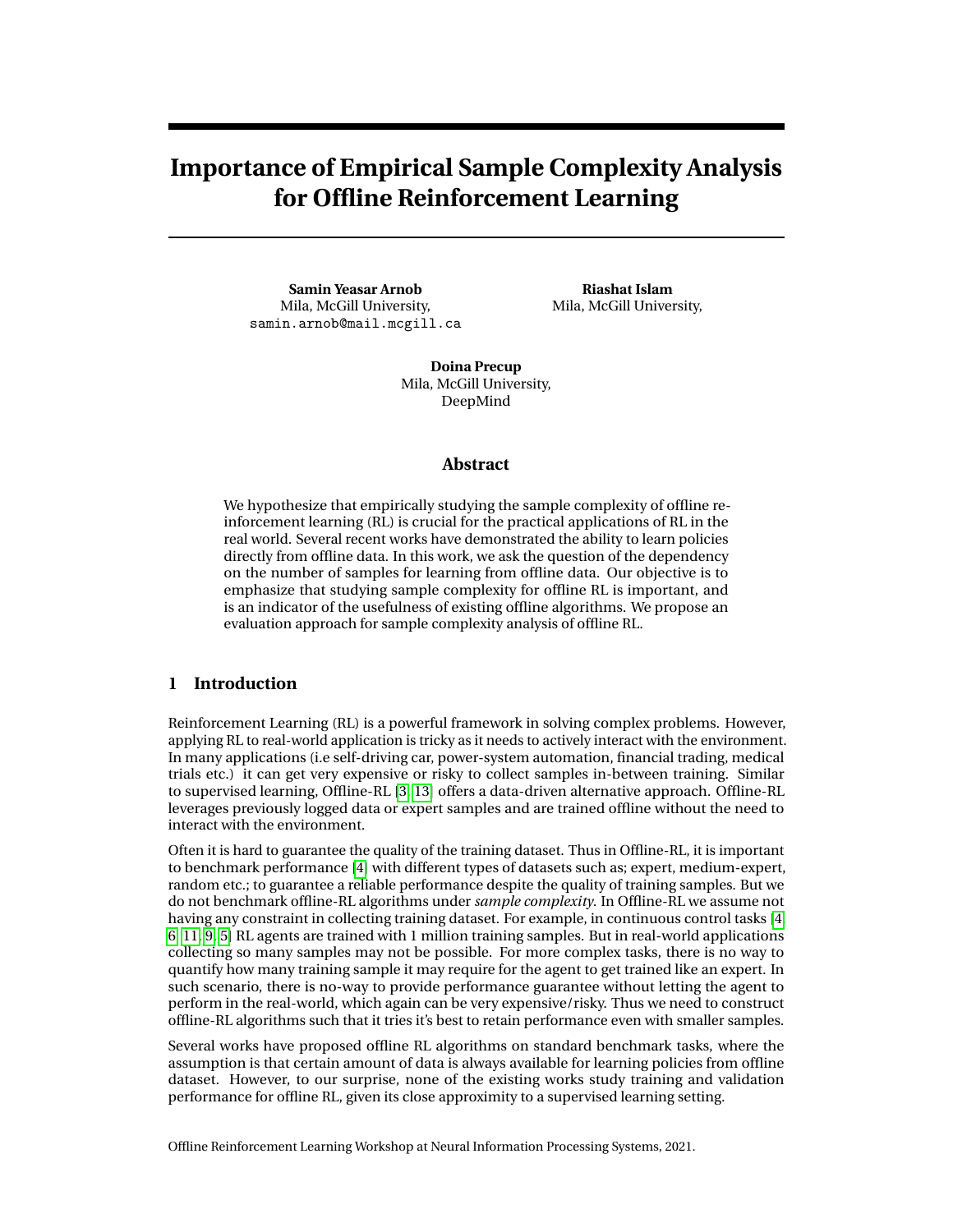- [8] Ilya Kostrikov et al. "Addressing Sample Inef ciency and Reward Bias in Inverse Reinforcement Learning". In: CoRRabs/1809.02925 (2018). arXiv: 1809.02925. URL: http: //arxiv.org/abs/1809.02925 .
- [9] Ilya Kostrikov et al. "Of ine Reinforcement Learning with Fisher Divergence Critic Regularization". In: CoRRabs/2103.08050 (2021). arXiv:2103.08050. URL: https://arxiv.org/ abs/2103.08050 .
- [10] Aviral Kumar et al. A Work ow for Of ine Model-Free Robotic Reinforcement Learning . 2021. arXiv: 2109.10813 [cs.LG] .
- [11] Aviral Kumar et al. "Conservative Q-Learning for Of ine Reinforcement Learning". In: CoRR abs/2006.04779 (2020). arXiv:2006.04779. URL: https://arxiv.org/abs/2006.04779 .
- [12] Aviral Kumar et al. "Stabilizing Off-Policy Q-Learning via Bootstrapping Error Reduction". In: CoRRabs/1906.00949 (2019). arXiv:1906.00949. URL: http://arxiv.org/abs/1906. 00949.
- [13] Sascha Lange, Thomas Gabel, and Martin Riedmiller. "Batch reinforcement learning". In: Reinforcement learning . Springer, 2012, pp. 45–73.

## A Appendix

A.1 Performance curve of different algorithm

In gure 5 we plot the mean performance of the algorithms for seeds 0-4 with 100% con dence interval over 1 million gradient updates. We compare the performance of each algorithm varying training sample size on MuJoCo control tasks.

#### A.2 Compare Training and Validation Actor Evaluation

We compare the actor's training loss and actor's validation loss (MSE(  $\mathcal{V}_{4J}(s_V)$ , a<sub>V</sub>)) over 1 million gradient updates. It clearly shows how actors training loss (blue) gives a false sense of imporvement.

For example, from the experiments conducted on  $|QL [7]$  (gure 6 ( $m \not | p$ )) shows, we nd the actor training loss (blue) to be declining as we update the actor network for all our experiment, even when we reduce the number expert training dataset (from columns right to left). In idea case, this indicates the actor's performance should be improving for all experiments. But the corresponding policy evaluation in online from gure 5( g) does not approve that.

Thus we use the validation set to perform the policy-action deviation from the experts. For larger expert dataset in the training assures a declining validation loss curve but the validation loss increases for smaller dataset, and proves that smaller expert over ts the policy. We see the similar pattern in all our of ine RL experiments.

For DAC and OAIRL, since the number of expert data has negligible impact (gure 5(an int)), the validation performance (gure 6 ( $a_i$  h)) is always decreases with the actor's network gradient update.